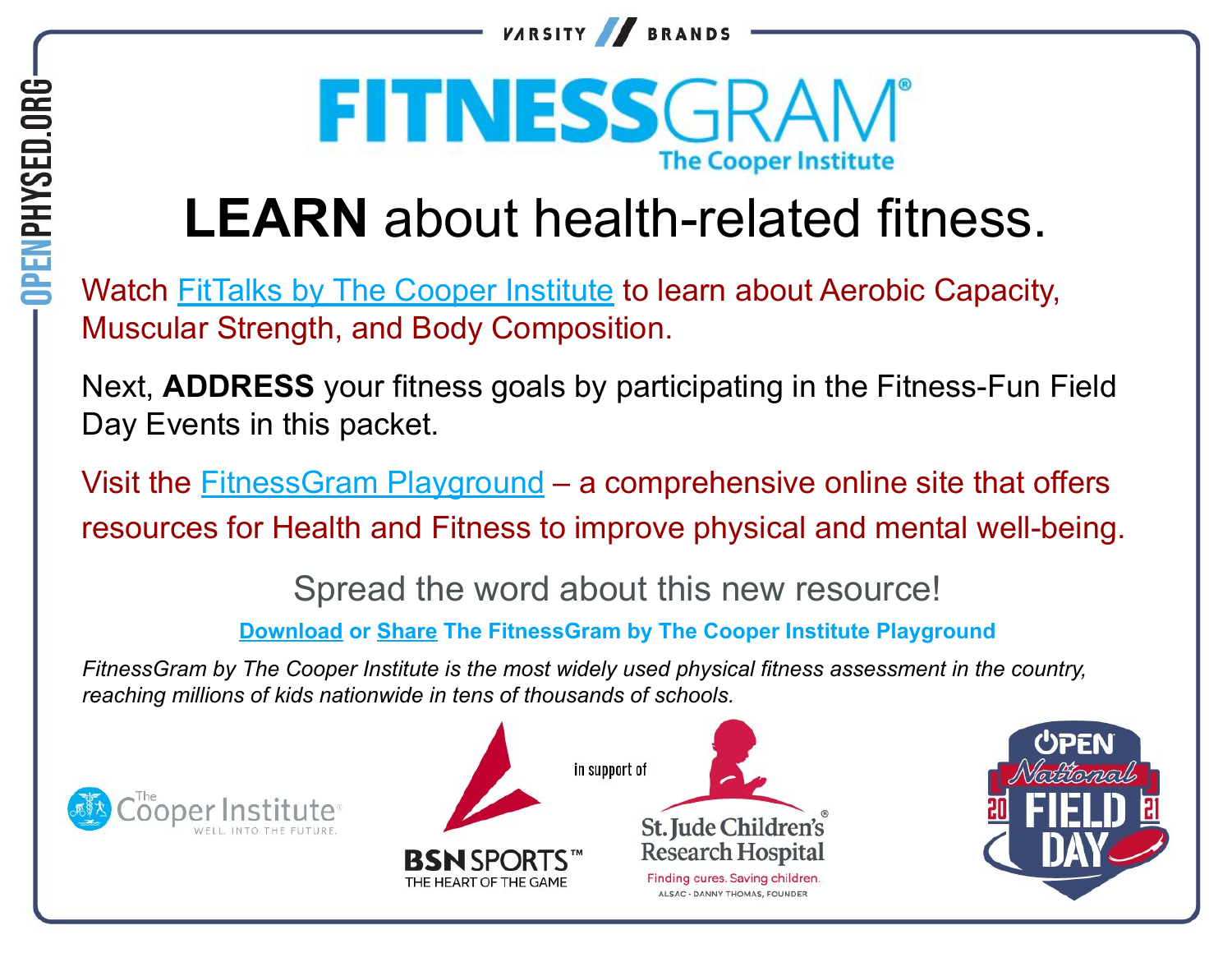

# **INCHWORM RELAY**

**Watch this activity demo on**  $\sqrt{ }$  YouTube

# **The Goal:**

**DPENPHYSED.ORG** 

Move from cone to cone with a partner using inchworm planks. Demonstrate muscular fitness and flexibility.

### **What You Need:**

5 cones per pair

- Place the cones in a line 10 paces apart.
- Designate one cone as Starting Cone 1 and another as Starting Cone 2.
- Teams of 2 organized with a partner at Starting Cone 1 and a partner at Cone 2.
- All students in plank position. On the start signal, Partner 1 walks their feet up to their hands and then moves forward by walking hands back to plank position (like an inchworm). When Player 1 touches the next cone, Player 2 begins to inchworm toward the next cone. Player 1 will safely and quickly move to the next cone and gets ready in plank position.
- This rotation continues until the team touches the 5th and final cone.







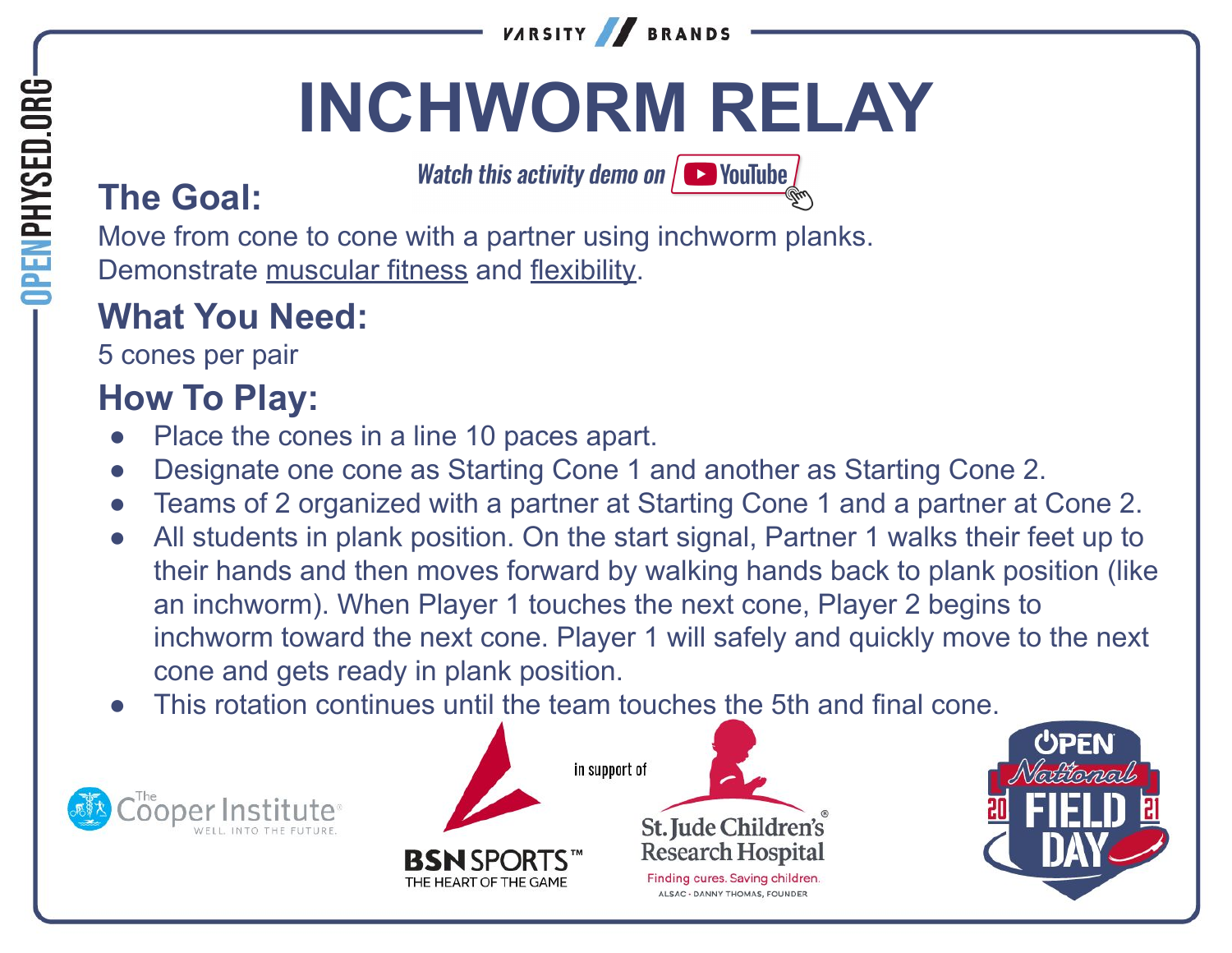

# **JUMP ROPE 5K**

**Watch this activity demo on**  $\sqrt{ }$  YouTube

# **The Goal:**

**DPENPHYSED.ORG** 

To jump rope with a partner for 5 full minutes. Demonstrate aerobic capacity.

### **What You Need:**

1 jump rope per student, Stopwatch, or 5-minute timer

- Find your pulse and count your heartbeats for 10 seconds. Now, multiply that number by 6. That number is your Beats Per Minute (BPM) *before* the Jump Rope 5K. Get ready with a jump rope and enough space to jump rope safely.
- On the start signal, all participants begin jumping rope with basic 2 -foot jumps.
- Continue jumping rope for 5 full minutes with no breaks or and no resting.
- If you make a mistake with your jump rope, that's okay. Just start jumping again right away. It doesn't matter how many jumping mistakes you make.
- On the stop signal, find your pulse and count again. What is your BPM *after* the Jump Rope 5K?







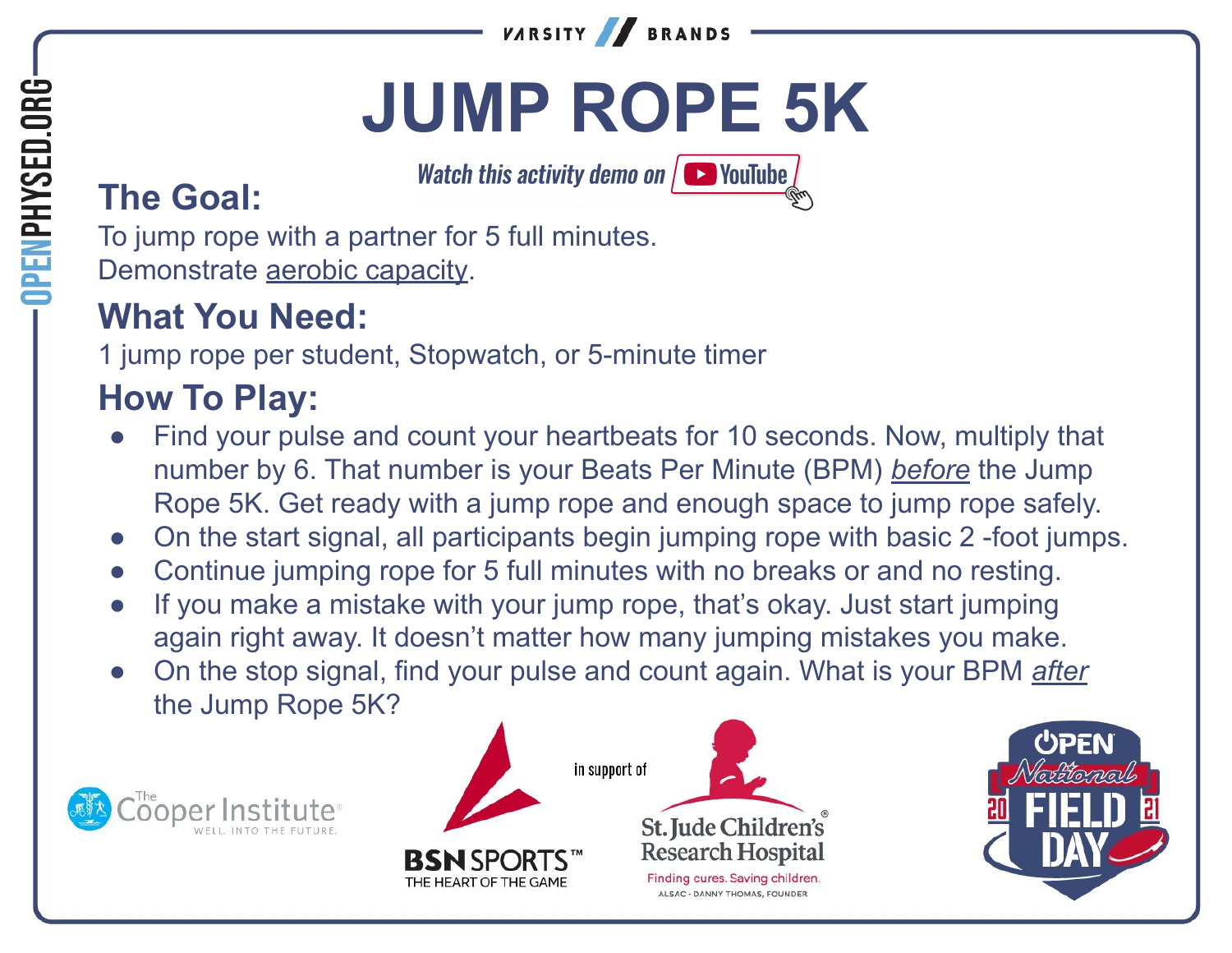# **800-METER STEEPLECHASE**

**BRANDS** 

**Watch this activity demo on**  $\sqrt{ }$  **YouTube** 

**VARSITY** 

#### **The Goal:**

To run 2 laps around a 400-meter course while overcoming each obstacle. Demonstrate aerobic capacity while running and muscular fitness while crab walking.

#### **What You Need:**

8-16 Hula Hoops, 4-12 Jump Ropes, Cones to mark a 400-meter course, Stopwatch

- Create a 400-meter course with 2 obstacles. At the 100-meter mark, create the first obstacle with a row of hula hoops across the width of the running lanes. Students can leap over the hoops, or they can step quickly inside the hoops. However, they may not touch a hoop. If they do, they move off the course and complete 3 burpees before continuing.
- At the 300-meter mark, create the next obstacle with 2 lines of jump ropes 10 paces apart. Students must crab walk from one line to the next before getting back up and continuing to run.